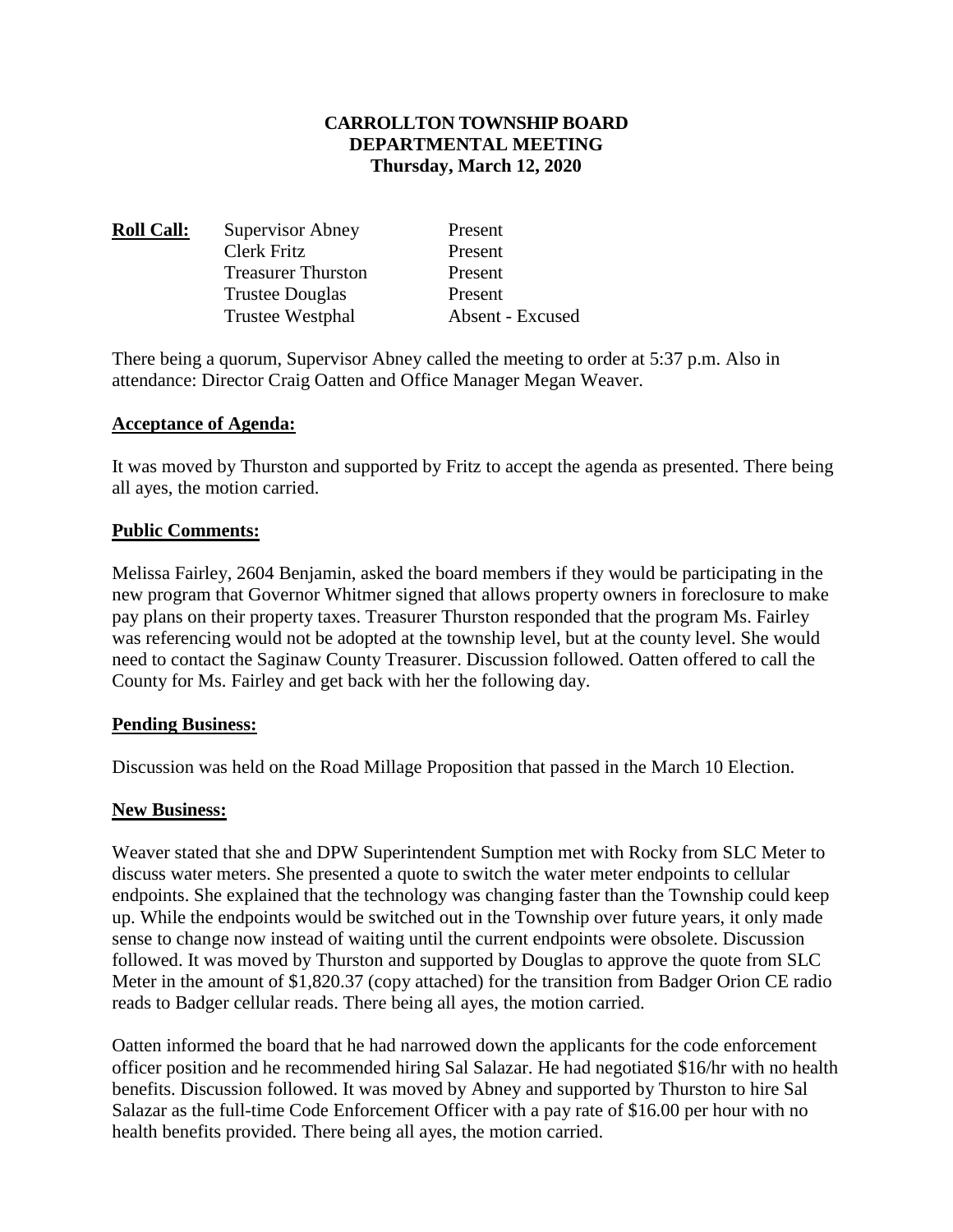Weaver and Oatten presented the Fiscal Year 2020-2021 budget figures for both the Water and Sewer Funds. Much discussion followed.

### **Public Comments:**

Rose King, 3427 N. Michigan, asked if the County was proposing a road millage. Response: Yes, on the November ballot.

#### **Director Comments:**

Oatten discussed the recent news about the Coronavirus and the possible effect on the Recreation Baseball/Softball season. He stated that Carrollton Public Schools had cancelled all athletic programs until the end of April. Discussion followed. It was board consensus to continue collecting Recreation Baseball/Softball registrations and if the Coronavirus pandemic situation escalates, the board will consider cancelling the season and refunds will be issued.

Weaver stated that she had attended the Fire Department's regular meeting the night before and presented their Fiscal Year 2020-2021 proposed budget. She went over all of their line items and answered questions.

#### **Board Comments:**

Fritz stated that he had received lots of compliments on the appearance of the old 7-11 store at 805 Shattuck. He also thanked Oatten and Weaver for their help with the road millage. Fritz informed the board that the Saginaw ISD has a mental health liaison that he would like to ask to come speak at a future board meeting.

Thurston informed everyone that the Saginaw-Tittabawassee River Contamination Advisory Group may be reaching out to Carrollton soon to hold meetings in the board room.

Douglas stated that the C.A.V.S. Improvement Committee would not be able to meet at the school on March 19 and asked if the group could meet at the Township Hall instead. It was board consensus to allow the meeting to be held at the Township Hall.

Douglas spoke on the historic results of the Road Millage proposition passed by the voters on the March  $10<sup>th</sup>$  ballot. He would like the board members to start thinking about possibly putting up a plaque to hang in the board room to recognize the road millage being passed.

Abney expressed his excitement about the road millage passing on March 10. He felt that it was validation that the current board and management are doing the right things and the public is noticing. He thanked everyone for their involvement and congratulated them on the successful outcome.

# **Adjournment:**

It was moved by Thurston and supported by Fritz to adjourn. There being all ayes, the meeting adjourned at 7:46 p.m.